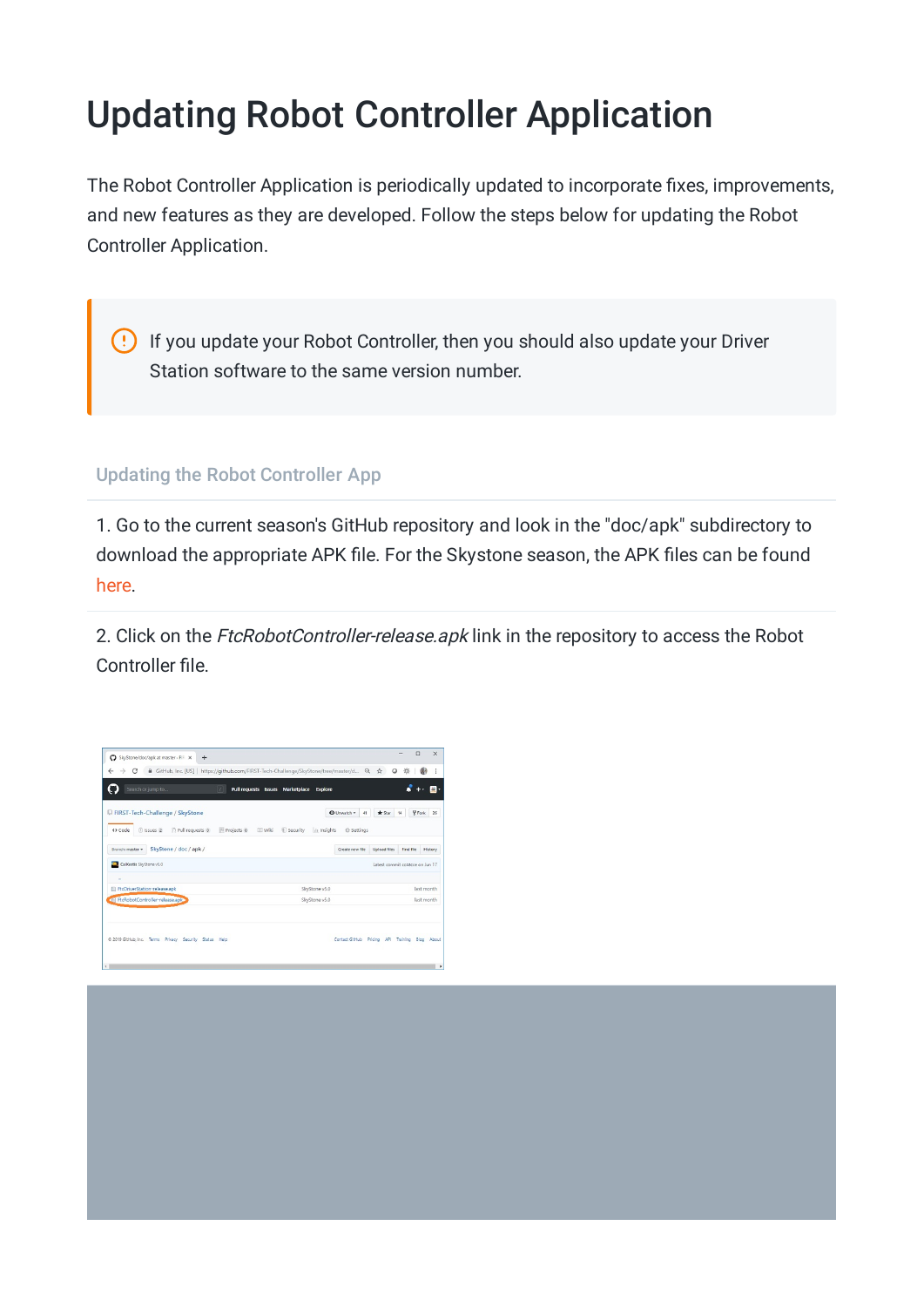3. Click on the Download button to download the Robot Controller app as an APK file to your computer.



4. On the Manage page, click on the Select App button to select the Robot Controller app that you would like to upload to the Control Hub.

| <b>Update Robot Controller App</b>                                    |             |        |
|-----------------------------------------------------------------------|-------------|--------|
| Upload and install a new Robot Controller App to the REV Control Hub. |             |        |
| FtcRobotController-release.                                           | Select App. | Update |

An Update button should appear if an APK file

was successfully selected.

5. Click on the Update button to begin the update process.

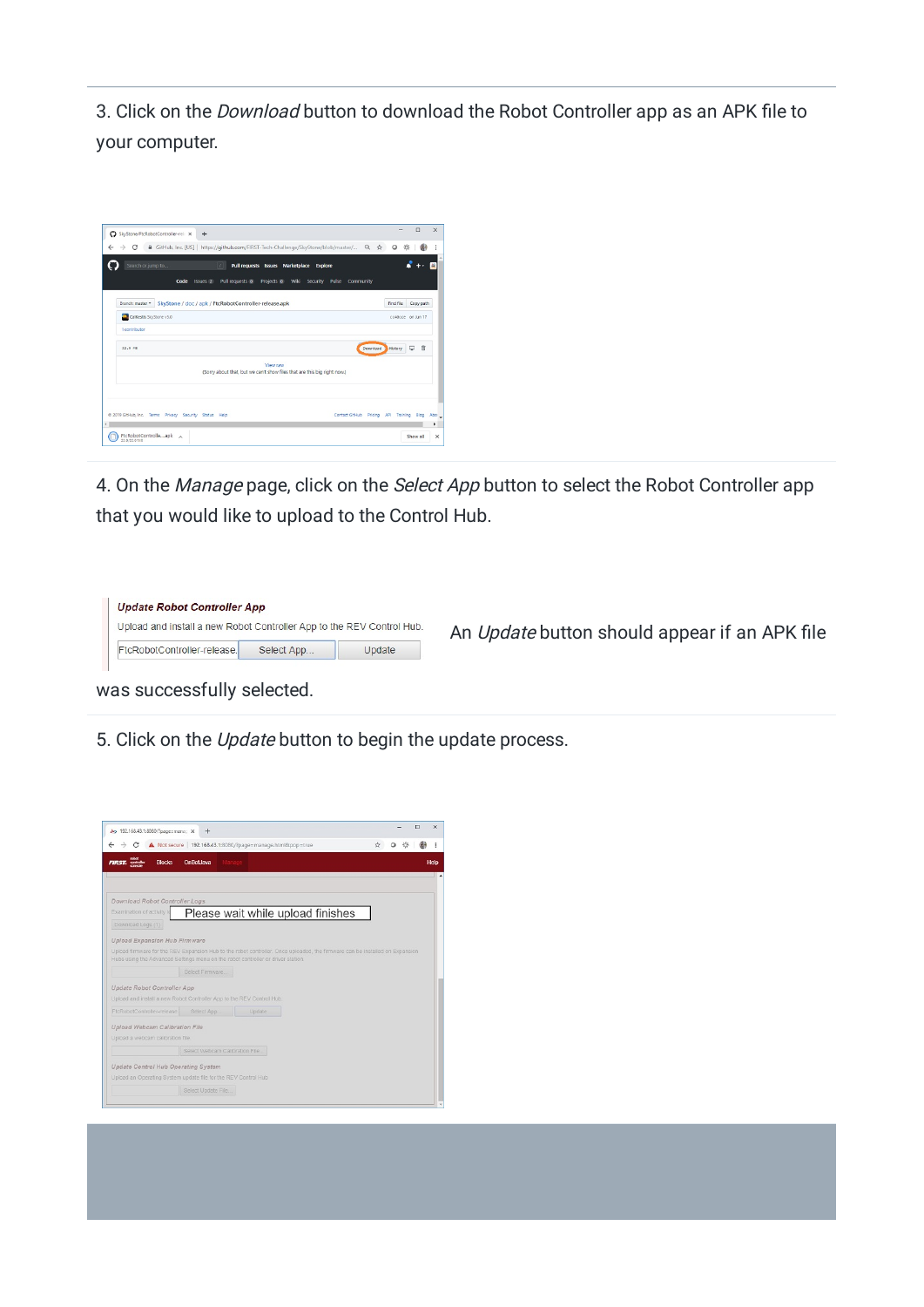6. During the update process, if the Control Hub detects that the digital signature of the APK that is being installed is different from the digital signature of the APK that is already installed, the Hub might prompt you to ask if it is OK to uninstall the current app and replace it with the new one.

This difference in digital signatures can occur, for example, if the previous version of the app was built and installed using Android Studio, but the newer app was downloaded from the GitHub repository.

Press OK to uninstall the old app and continue with the update process.



7. If the update process had to uninstall the previous version of the Robot Controller app, the network name and password for the Control Hub will be reset back to their factory values. If this happens, then you will need to reconnect your computer to the Control Hub using the factory default values.

| Ao 192.168.43.1:8080/?page=mana: X                                    | ÷                               |                                                                                                                              |  |  | п | $\times$ |
|-----------------------------------------------------------------------|---------------------------------|------------------------------------------------------------------------------------------------------------------------------|--|--|---|----------|
|                                                                       |                                 | Not secure   192.168.43.1:8080/?page=manage.html8:pop=true                                                                   |  |  |   |          |
| <b>FIRST.</b>                                                         | robot controller disconnected   |                                                                                                                              |  |  |   |          |
|                                                                       |                                 |                                                                                                                              |  |  |   |          |
|                                                                       |                                 |                                                                                                                              |  |  |   |          |
| Download Robot Controller Logs                                        |                                 |                                                                                                                              |  |  |   |          |
|                                                                       |                                 | Examination of activity I Uninstalling existing app and installing                                                           |  |  |   |          |
| Download Logs (1)                                                     |                                 | new one                                                                                                                      |  |  |   |          |
| <b>Upload Expansion Hub Firmware</b>                                  |                                 |                                                                                                                              |  |  |   |          |
|                                                                       |                                 | Upload firmware for the REV Expansion Hub to the robot controller. Once uploaded, the firmware can be installed on Expansion |  |  |   |          |
|                                                                       |                                 | Hubs using the Advanced Settings menu on the robot controller or driver station.                                             |  |  |   |          |
|                                                                       | Select Firmware.                |                                                                                                                              |  |  |   |          |
| Update Robot Controller App                                           |                                 |                                                                                                                              |  |  |   |          |
| Upload and install a new Robot Controller App to the REV Control Hub. |                                 |                                                                                                                              |  |  |   |          |
| FtcRobotController-release                                            | Select App.                     | <b>Update</b>                                                                                                                |  |  |   |          |
| Upload Webcam Calibration File                                        |                                 |                                                                                                                              |  |  |   |          |
| Upload a webcam calibration file.                                     |                                 |                                                                                                                              |  |  |   |          |
|                                                                       | Select Webcam Calibration File. |                                                                                                                              |  |  |   |          |
|                                                                       |                                 |                                                                                                                              |  |  |   |          |
| Update Control Hub Operating System                                   |                                 |                                                                                                                              |  |  |   |          |
|                                                                       |                                 |                                                                                                                              |  |  |   |          |
| Upload an Operating System update file for the REV Control Hub        | Select Update File.             |                                                                                                                              |  |  |   |          |